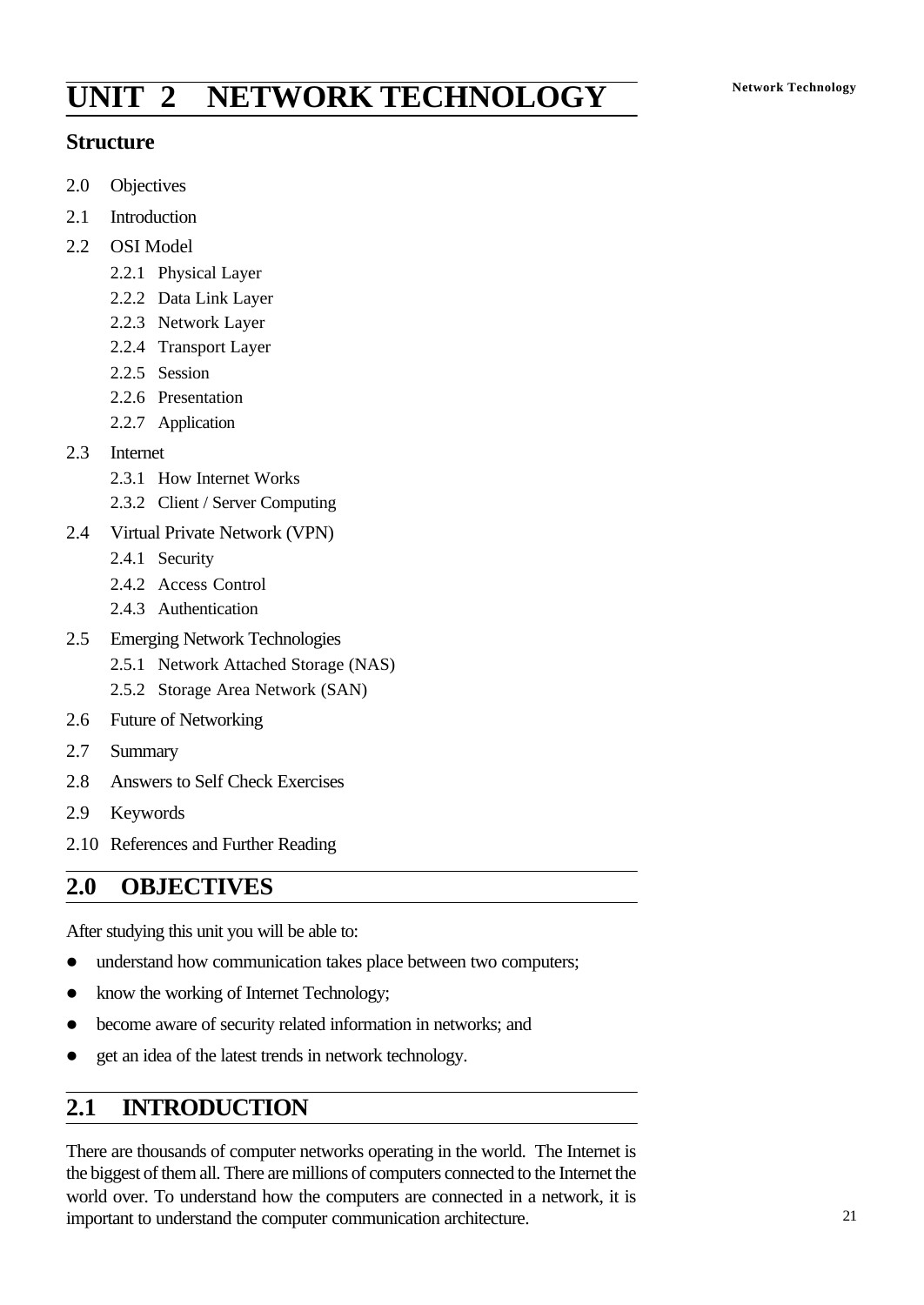# **Introduction of Networks 2.2 OSI MODEL**

The Open System Interconnection (OSI) model was developed by the International Organisation for Standardisation (ISO) as a model for computer communication architecture. It consists of seven layers as depicted in Figure 1.

| Application  |
|--------------|
| Presentation |
| Session      |
| Transport    |
| Network      |
| Data link    |
| Physical     |



#### **2.2.1 Physical Layer: Bits**

The Physical layer provides the mechanical and electrical connections to the network. In other words, it sends bits down a wire. The physical medium can be Ethernet, Fast Ethernet, Gigabit Ethernet, Token Ring, Repeaters, Hubs FDDI, ATM, SONET/SDH etc.

#### **2.2.1.1 Repeaters**

A Repeater is a physical layer device used to interconnect the media segments of an extended network. Repeaters receive signals from one network segment and amplify, retime, and retransmit those signals to another network segment. These actions prevent signal deterioration caused by long cable lengths and large number of connected devices. Repeaters are incapable of performing complex filtering and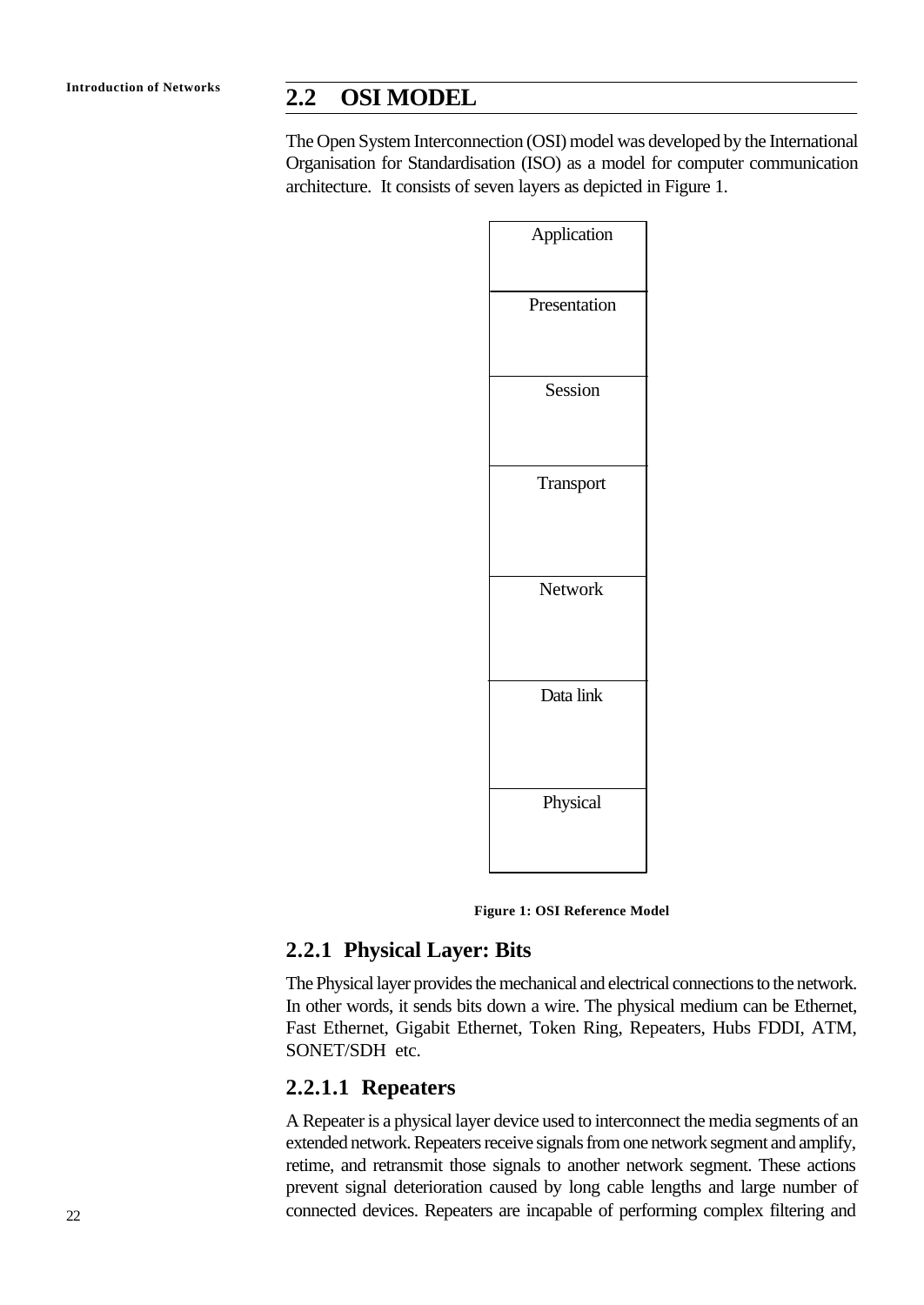other traffic processing. In addition, all electrical signals, including electrical **Network Technology** disturbances and other errors, are repeated and amplified.

# **2.2.1.2 Hubs**

A Hub is a physical layer device that connects multiple computers each via a dedicated cable. Electrical interconnections are established inside the hub. Hubs are used to create physical star network while maintaining the logical bus or ring configuration of the LAN. In some respects Hub also function like a repeater. Generally 8, 16 and 24 ports hub are available in the market.

### **2.2.2 Data Link Layer: Frames**

The Data Link Layer splits data into frames for sending on the physical layer and receives acknowledgement frames. It performs error checking and retransmits frames not received correctly. It provides an error-free virtual channel to the Network Layer. The Data Link Layer is split into an upper sublayer, Logical Link Control (LLC), and a lower sub-layer, Media Access Control (MAC).

### **2.2.2.1 Bridges**

Bridges connect different types of networks (token ring, Ethernet, etc.), filter network traffic based on MAC address, and remove errors from the network. Use to connect different types of networks.

### **2.2.2.2 Switches**

Switches, also known as Multiport Bridges, transfer data between different ports based on the destination addresses. Each segment or port connection is its own collision domain, but all ports are in the same broadcast domain. Switches can be used to connect multiple ports to the same destination (i.e multiple uplink ports), but only one port can be active at a time. Historically, this is a hardware Layer 2 device and typically operates in one of three modes:

### **2.2.2.2.1 Store and Forward**

This mode copies the entire frame into memory, computes the Cyclic Redundancy Check (CRC) for errors, and then looks up the destination MAC address and forwards the frame. This is slow but offers the best solution for error without affecting the entire backbone in transmission.

### **2.2.2.2.2 Cut-through**

This mode reads the destination address of the frame and forwards to the port connected to that destination MAC address before the entire frame is seen. This is fast but provides very little error correction and will propagate errors from one collision domain to the next.

### **2.2.2.2.3 Modified Cut-through**

This mode reads the first 64 bytes of the frame and then forwards the frame to a port based on the MAC destination address. This is fast and efficient in error correction.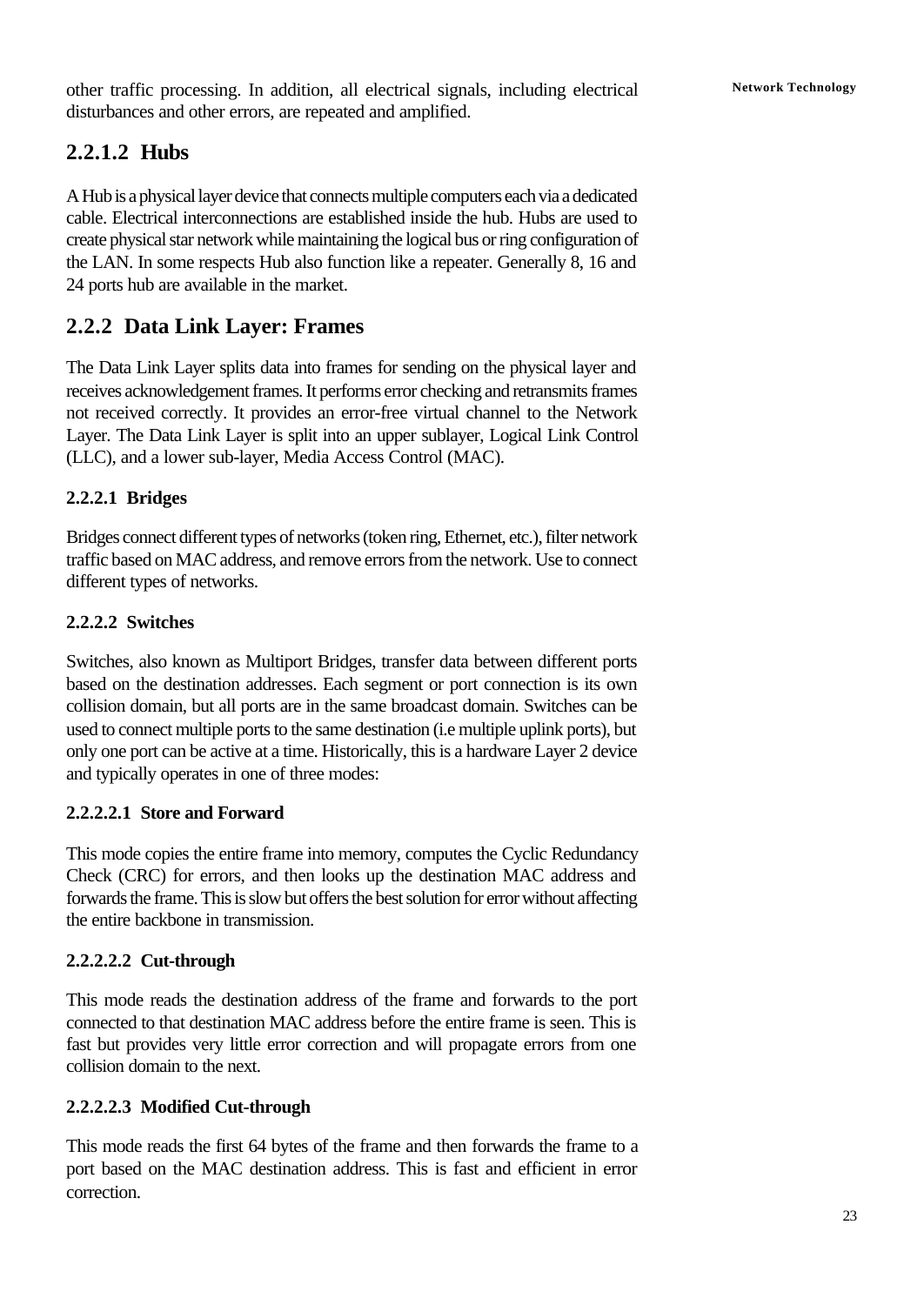**Introduction of Networks** There are two general types of Layer 2 switches.

Workgroup Switches that create dedicated bandwidth by providing private LAN segments for each end device (e.g., workstation or server ), effectively replacing shared – media wiring hubs.

Segment switches, on the other hand, are optimised to bridge traffic between multiuser shared-media LAN segments, or between backbone LAN trunks; each port must typically support large numbers of MAC addresses.

### **2.2.3 Network Layer**

The Network layer determines the routing of packets of data from sender to receiver. Routes can be static or dynamic. The Network Layer provides sequencing and flow control of data, selects routes, and provides quality of service through error detection, recovery and notification. It also segments collision and broadcast domains. This is where a MAC or hardware address is translated into Internet Protocol (IP) addresses (or other routable protocol addresses, such as IPX or AppleTalk).

### **2.2.3.1 Router**

A router is a network-layer device (layer 3 under the OSI model) that connect networks and uses matrices to determine the optimal path along which the network traffic should be forwarded. They are occasionally called gateways.

Routers enable the creation of mesh topologies – large, computer systems that feature a number of possible paths between any two points on the network. Operating at the network layer of the OSI model, router joins networks by examining the network layer protocols of each packet individually (using the network address).

Routed protocols are used between routers to direct user traffic such as IP or IPX.

The only job that routing protocols have is to maintain routing tables that are used between routers. Examples of routing protocols are RIP, OSPF, EIGRP, BGP etc.

These protocols provide a way of sharing route information with other routers for the purpose of updating and maintaining tables. These protocols don't send enduser data from network-routing protocols but only pass routing information between routers.

Router use two layers of addressing : data link layer addressing for communications within the LAN and network layer information for communications between LAN segments. The advantage of this type of hierarchical addressing scheme is a reduction in the size of routing tables in large networks.

Router provides network management capabilities such as load balancing, partitioning of the network, use statistics, communication priority, and troubleshooting tools that allow network managers to detect and correct problems even in a computer network.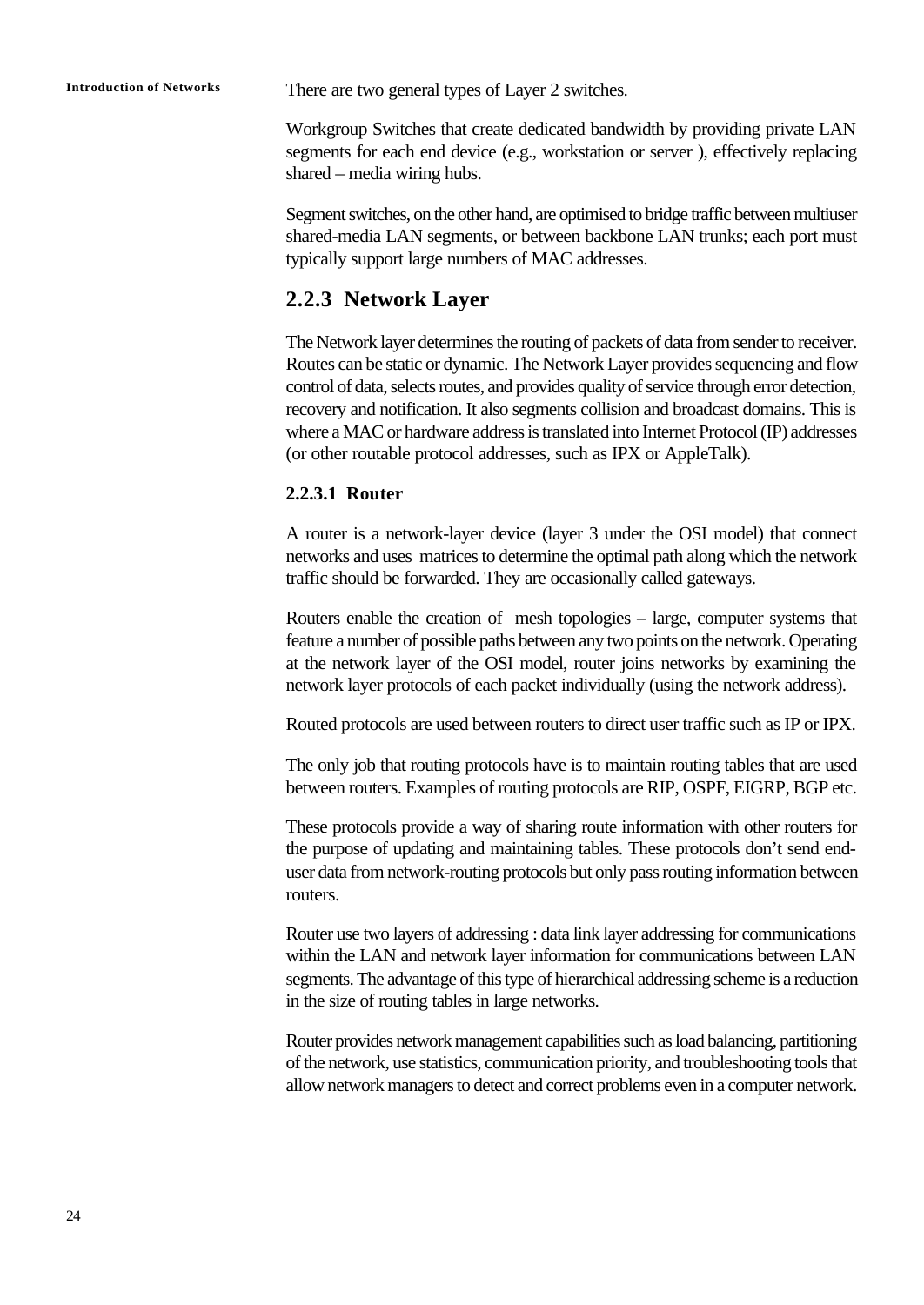



### **2.2.3.2 Routers Vs. Bridges**

Bridges connect similar or identical networks. Bridging functions need to know whether the destination is on the local or a remote network. If it is on the local network, the packet is dropped at the bridge. If it is on a different network , then the bridge passes the packet over to its other network. The bridging functions do not need to know actual path information.

Bridges identify nodes using station addresses, which are usually set by the equipment manufacturer. When a bridge receives a packet, it examines source and destination station address and uses an address table to determine how to process the packet. The address table keeps track of which nodes are on which side (through which port) of the bridge and is kept up-to-date automatically.

Routers route the packet using the network layer addresses of the packets. These are assigned by a network administrator and always configured with a software.

Workgroup Switches create dedicated bandwidth by providing private LAN segments for each end device (e.g., workstation or server ), effectively replacing shared – media wiring hubs.

Segment switches, on the other hand, are optimised to bridge traffic between multiuser shared-media LAN segments, or between backbone LAN trunks; each port must typically support large numbers of MAC addresses.

### **2.2.3.3 Switches (Layer 3)**

Switches (Layer 3) are nothing more than wire-spread routers. They come in two basic modes.

**Network Technology**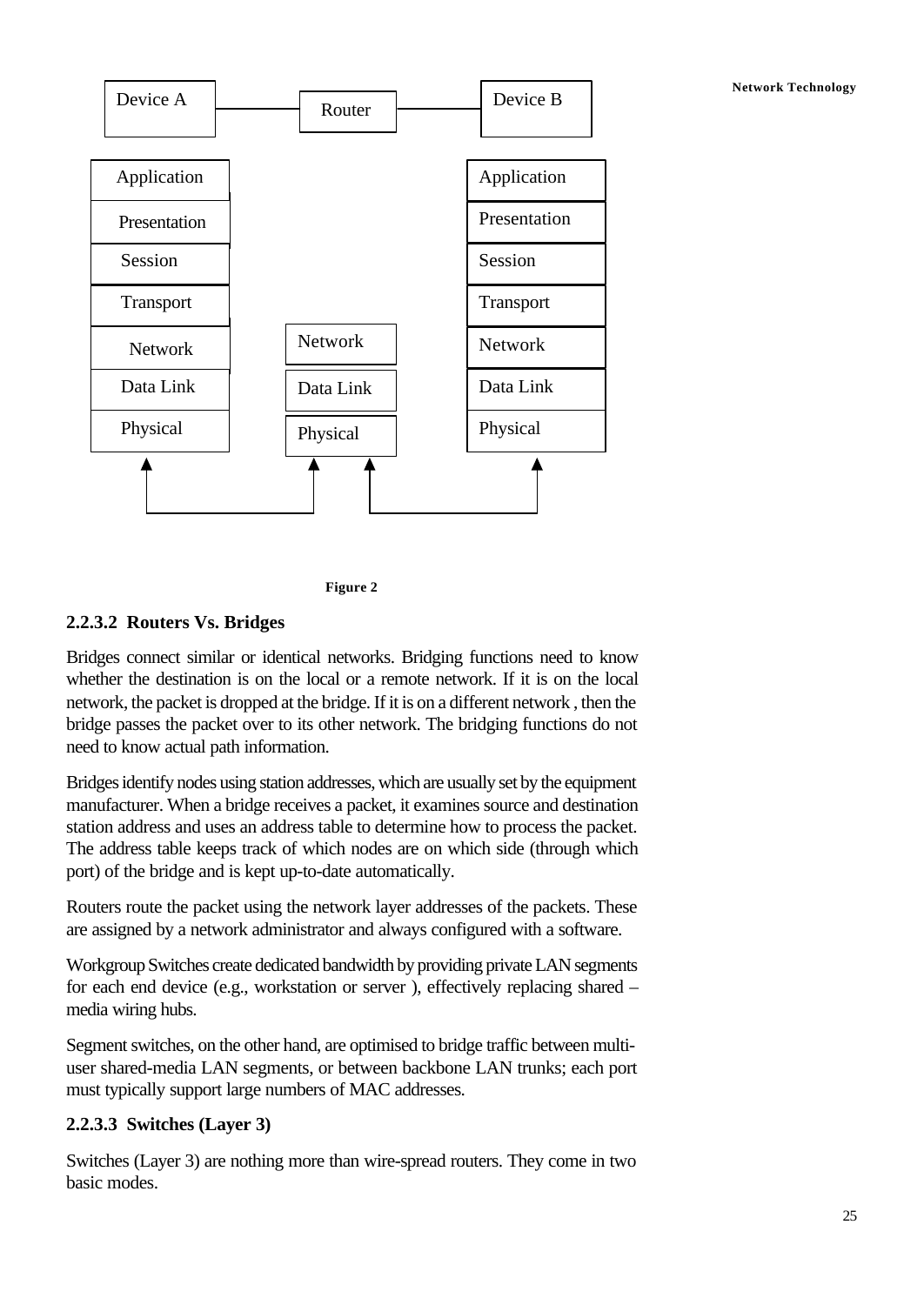**Introduction of Networks 2.2.3.3.1 Port Switches** decide which physical port network traffic needs to go and direct the traffic appropriately. Each lane is actually a back plane segment on the switch. Because the switching is performed logically via logic circuits and at wire speed, port switches are easier and cheaper to implement than frame switches but give many of the same benefits.

> **2.2.3.3.2 Frame switches** examine each Ethernet packet, determine which segment it came from and where it is going, and send it on its way. These are more expensive than port switches but add a significant performance boost to the network They are also known as Learning Switches.

### **2.2.4 Transport Layer: Segments**

The transport layer is responsible for end-to-end communications, i.e, co-ordinating the communications between the network source and destination systems. This is the layer where TCP and User Data gram Protocol (UDP) reside in the IP protocol stack.

#### **2.2.4.1 Switches (Layer 4)**

A simple definition of Layer 4 switching is the ability to make forwarding decisions based not just on the MAC address ( Layer 2 bridging ) or source/destination IP addresses (Layer 3 routing ), but on the TCP/UDP (Layer 4) application port number. This has prompted some of the vendors to describe Layer 4 switching as TCP/UDP switching.

At Layer 4, the TCP and UDP headers include port numbers that uniquely identify which application protocols (e.g., HTTP, SMTP, FTP etc.) are included with each packet. The end system uses the information to interpret the data contained within the packet; in particular the port numbers enable a receiving end computer system to determine the type of IP packet it has received and to hand it off to the appropriate higher layer software. The combination of the port number and a device's IP address is commonly referred to as a "socket".

**Known Port Numbers**

| <b>Application Protocols</b> | <b>Port Number</b> |
|------------------------------|--------------------|
| <b>FTP</b>                   | $20$ (data)        |
| <b>FTP</b>                   | 21 (control)       |
| <b>TELNET</b>                | 23                 |
| <b>SMTP</b>                  | 25                 |
| TР                           | 80                 |

Layer 4 Switches make the forwarding decisions based on the session and application– layer information and provide load balancing across multiple servers. Layer 4 switches determine (through different complex and weighted algorithms) the best server of a cluster to process a service request and bind the session to that server's IP address until the session is terminated.

#### **2.2.4.1.1 A load balancer performs the following operations:**

**2.2.4.1.1.1 Traffic Identification :** Traffic identification can be performed by DNS resolution, IP-based load balancing and HTTP redirect.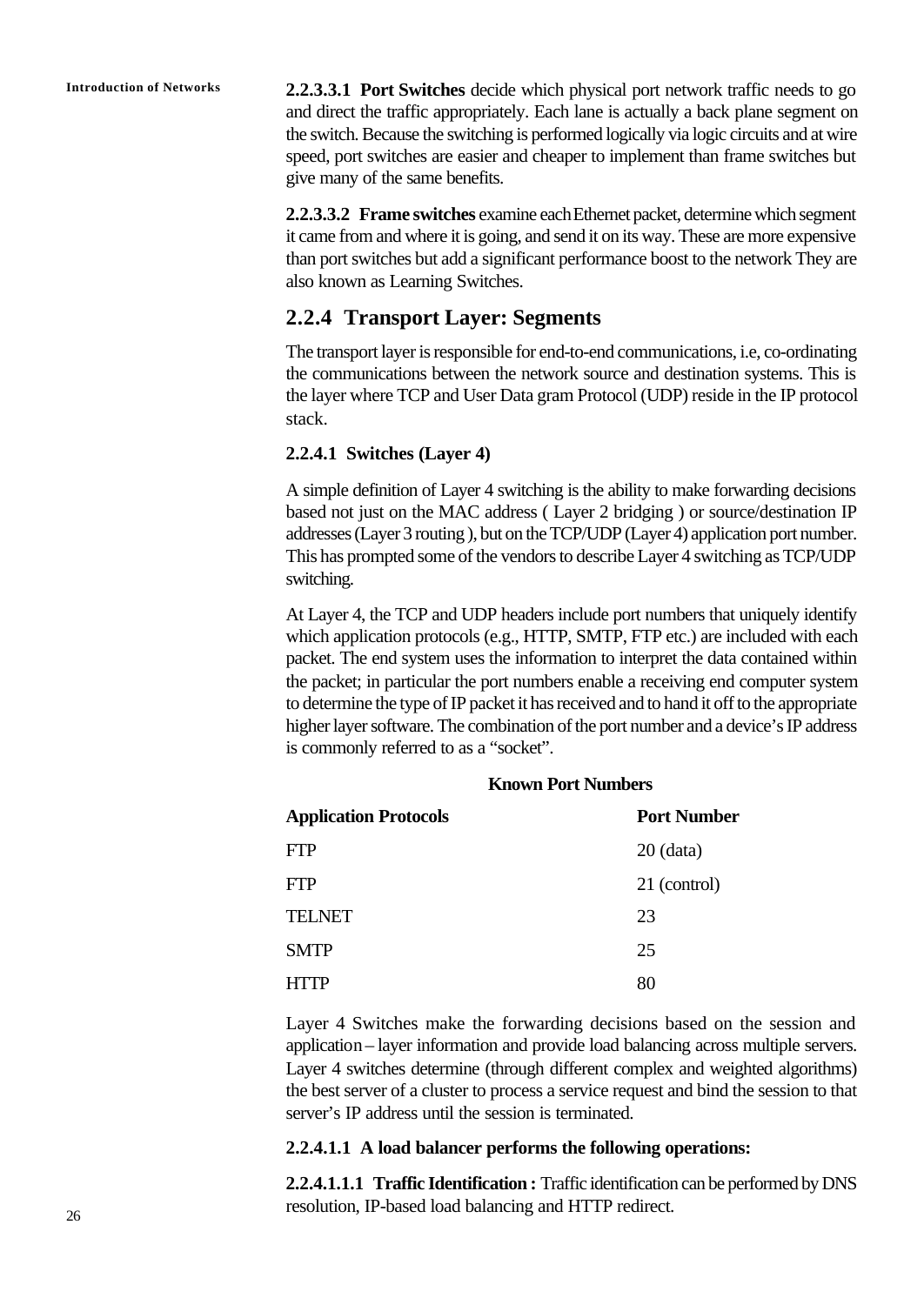#### **2.2.4.1.1.2 Application of mathematical algorithms for selecting server site. Network Technology**

Traffic forwarding to the chosen server site.

#### **2.2.4.1.2 Load balancing methods**

**Round Robin Algorithm:** This method treats all servers as equal regardless of the number of connections.

**Weighted Round Robin :** Each server in the application group is assigned a static weight based on some view of the capacity of each server.

**Simple fewest connections:** The incoming requests for new connections are directed to the server having minimum active connections.

**Hashing:** It is a mathematical algorithm, which manipulates IP addresses of client (source) and destination server so that a client's requests are always mapped onto the specified server only.

#### **2.2.4.1.3 Layer 4 traffic forwarding**

This is also known as application-aware/client-aware forwarding. Here, the load balance determines the application/content request and directs the traffic to the appropriate server.

### **2.2.5 Session**

The sessions layer is the network dialogue controller. It establishes, maintains, and synchronizes the interaction between communicating devices. It also ensures that each session closes appropriately rather than shutting down abruptly and leaving the user hanging. The responsibilities of sessions layer are Session management, Synchronization, Dialogue control, Graceful close.

### **2.2.6 Presentation**

The presentation layer ensures interoperability among communicating devices. It provides the necessary translation of different control codes, character sets, graphics characters, and so on to allow two devices to understand the same transmission in the same way. The responsibilities of the presentation layer are Translation, Encryption, Compression, Security validating passwords and login-codes, Common formats for representation of data.

### **2.2.7 Application**

The application layer enables the user, whether human or software, to access the network. It provides user interfaces and support for services such as e-mail, remote file access and transfer, shared database management and other types of distributed information services.

The responsibility of the application layer are Network virtual terminal (A virtual terminal allows you to log on to remote host), File access, transfer and management, Directory services, FTP and SMTP (Electronic Mail)

In OSI terms, higher layer protocols (layer 4 and above) are independent of network architecture and are applicable to LANs and WANs. For LAN protocols, one is principally concerned with lower layers of OSI models.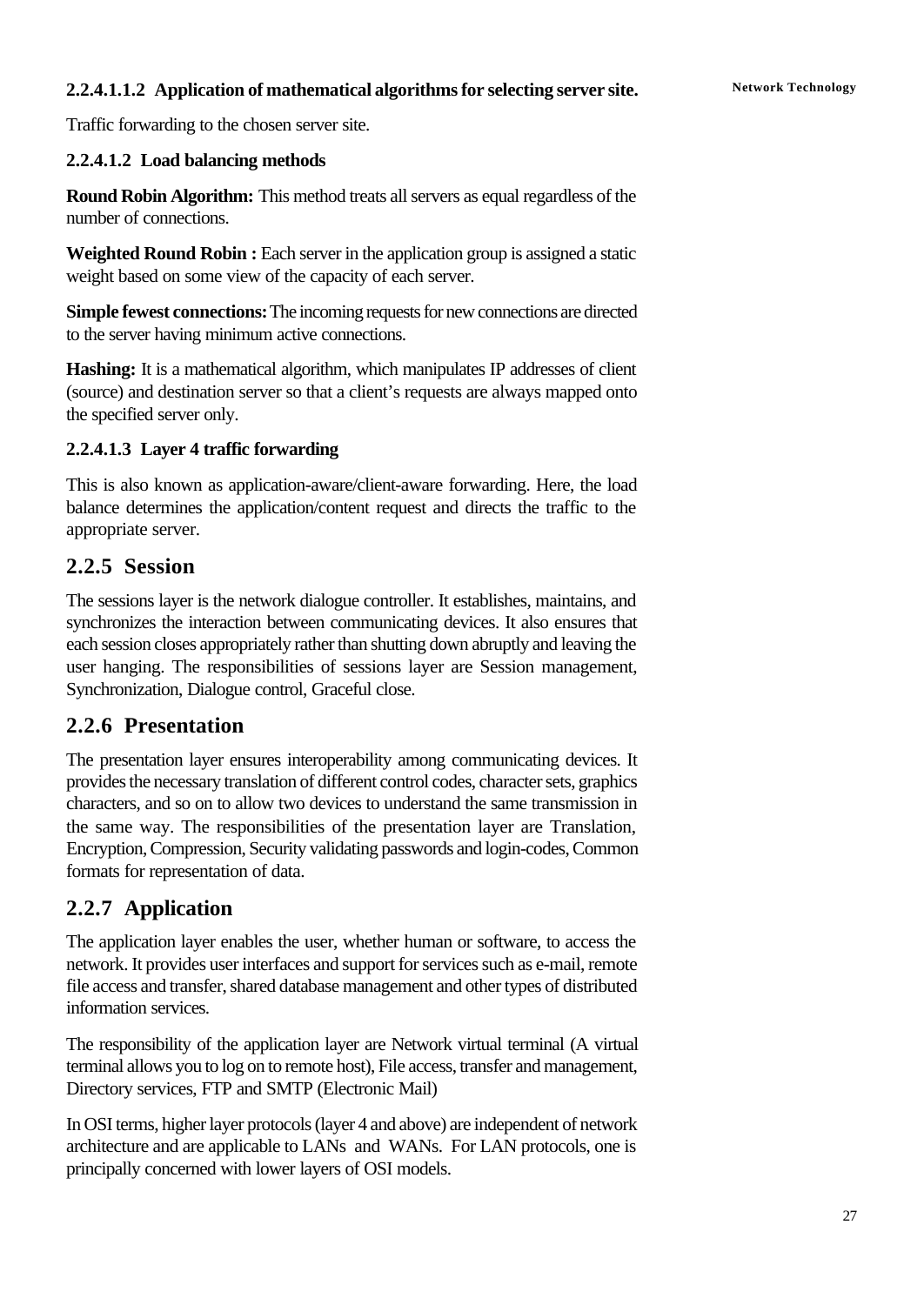# **Introduction of Networks 2.3 INTERNET**

The Internet is a network of networks, i.e., the Internet is an interconnection of independent physical networks such as LANs, WANs together by networking devices. A variety of universities, Government agencies and Computer firms are connected to the Internet which follows the TCP/IP protocol.

### **2.3.1 How Internet Works**

An internet under TCP/IP operates like a single network connecting many computers of any size and type.

#### **2.3.1.1 Transmission Control Protocol / Internet Protocol (TCP/IP)**

TCP/IP is a set of protocols and programmes used to interconnect computer networks and to route traffic among different types of computers. The suitable shift in terminology reflects the fact that the communication functions are complex and are usually divided into independent layers, also called levels. TCP/IP has four software layers built on an underlying hardware layer. Figure 3 depicts the TCP/IP model. The protocol associated with each layer communicates with only the layers immediately above and below it, and assumes the support of underlying layers. In protocol families, lower layers are closer to the hardware and higher layers are closer to the user.

| Layer | <b>Name</b>      | <b>Task</b>                                                                                 |
|-------|------------------|---------------------------------------------------------------------------------------------|
| 4     | Application      | Accesses the transport layer and sends and<br>receives data.                                |
|       | <b>Transport</b> | Provides communication protocols between<br>application programmes and the network<br>layer |
|       | <b>Network</b>   | Takes care of communication between<br>software and hardware                                |
|       | Physical         | Accepts and transmits data over the<br>physical network                                     |

#### **Figure 3 : TCP/IP Model**

#### **Transmission Control Protocol (TCP**)

The Transmission Control Protocol, TCP works with IP to provide reliable delivery. It provides a means to ensure that various datagrams making up a message are reassembled in the correct order at their final destination and that any missing datagrams are resent until they are correctly received.

The primary purpose of TCP is to avoid loss, damage, duplication, delay or misordering of packets that can occur under IP. Also security provisions such as limiting user access to certain machines can be implemented through TCP.

#### **Internet Protocol (IP)**

The Internet Protocol ( IP ) defines a data delivery system wherein the sending and receiving machines are not necessarily directly connected. IP splits data into packet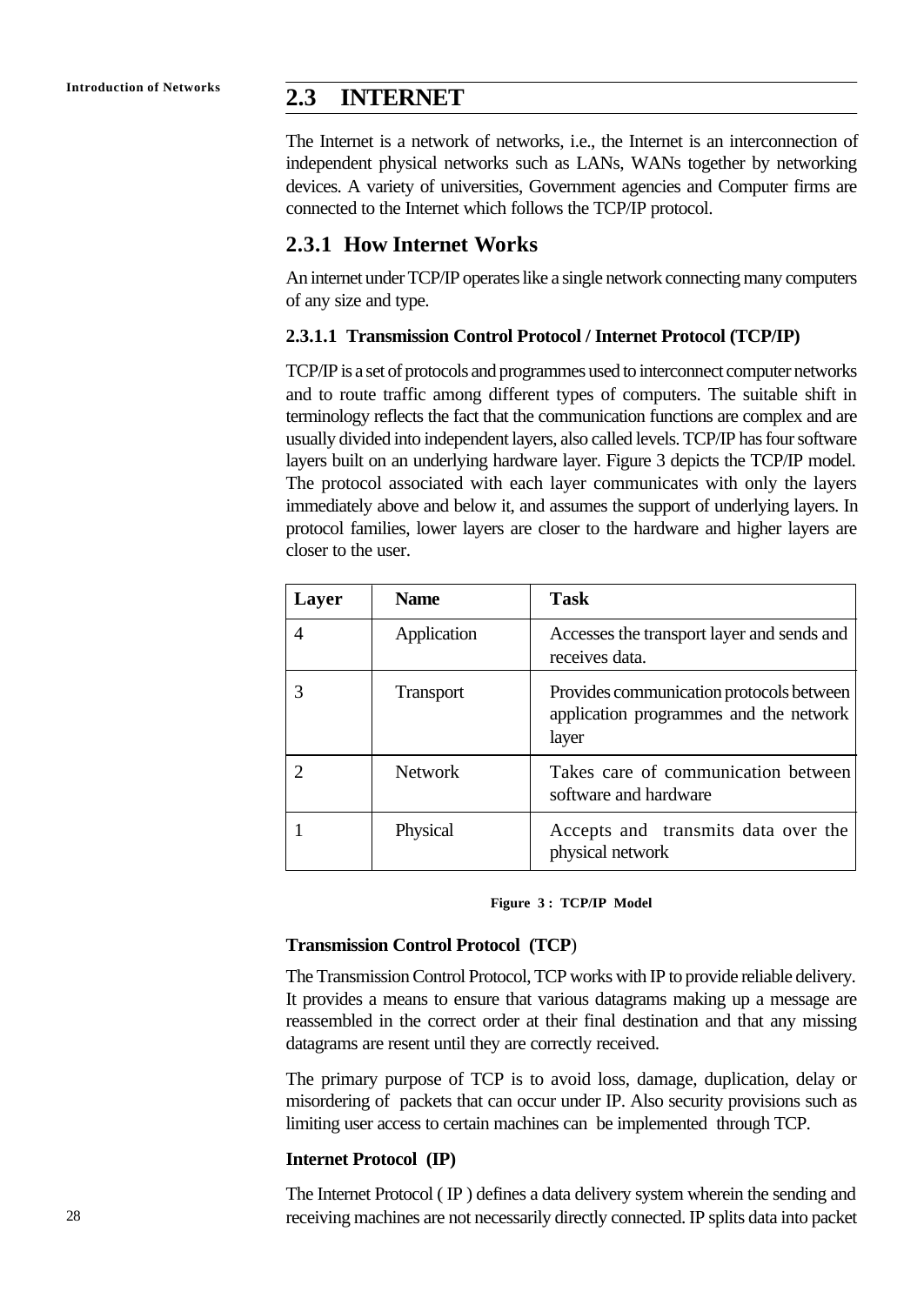of a given size, which are then forwarded to the receiving machine via the network. **Network Technology** These individual packet data (often called datagrams) are routed through different machines on the Internet to the destination network and ultimately to the receiving machine. Machines on the internet are referred to as hosts or nodes, and are defined by their IP addresses.

The Internet Protocol (IP) is a network-layer (Layer 3) protocol that contains addressing information and some control information that enables packets to be routed. IP is documented in RFC 791 and is the primary network-layer protocol in the Internet protocol suite. Along with the Transmission Control Protocol (TCP), IP represents the heart of the Internet protocols. IP has two primary responsibilities: providing connectionless, best-effort delivery of datagrams through an internetwork; and providing fragmentation and reassembly of datagrams to support data links with different maximum-transmission unit (MTU) sizes.

#### **Exploring Addresses, Subnets**

Each machine on a TCP/IP Internet has a 32 bit network address. The address scheme is controlled by the IP. The IP address inducts two separate parts. The network ID and the host machine ID. Internet addresses are assigned by Network Information Centre, California, USA.

There are three classes of network addresses corresponding to small, medium and large networks identified as A, B, or C.

| <b>Class</b> | <b>Network Size Configuration</b>                          |  |
|--------------|------------------------------------------------------------|--|
| Class A      | Allocates a $7 - bit$ network id and 24-bit host id        |  |
| Class B      | Allocates a $14$ – bit network id and a $16$ - bit host id |  |
| Class C      | Allocates a 21-bit network id and 8 bit host id            |  |

Out of the 32 bit network address, the first bit of class A address is 0 (zero) to identify the address as Class A. Class B address begins with the digit 10, and Class C address begins with 11.

#### *Class A Address Format*

**Bits** 

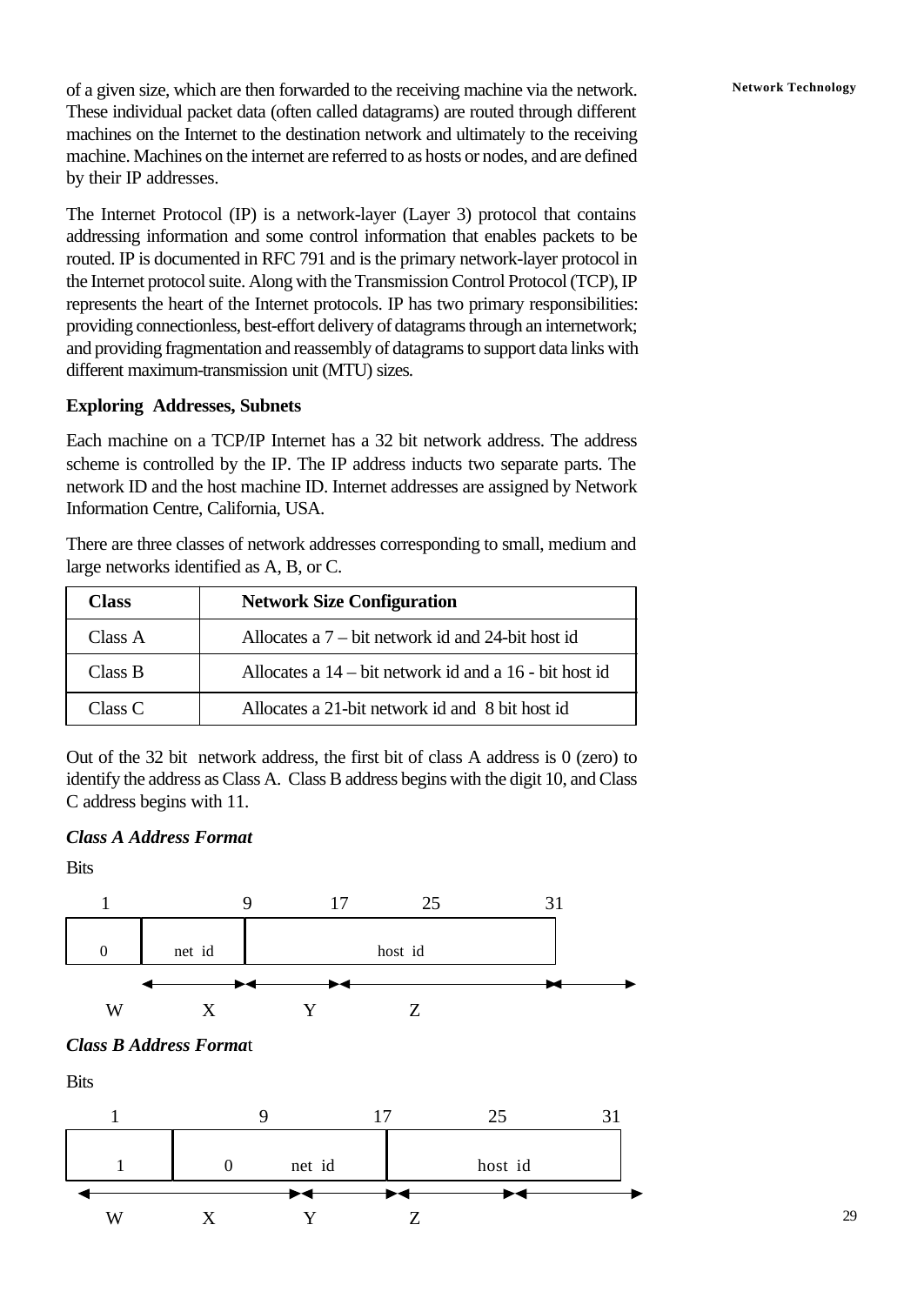#### **Introduction of Networks** *Class C Address Format*

**Bits** 



IP address can be expressed in several different forms. First is the decimal notation, which shows a decimal number with each byte separated by a dot, as in 202.141.130.66. Figure 4 summarises the relationship between the first octal of a given address and its network id and host id fields. It also identifies the total number of network ids and host ids for each address class that participates in the Internet addressing scheme. This example uses W.X.Y.Z.

| <b>Class</b> | <b>W</b> Values* | Network id | Host id | <b>Available</b><br><b>Networks</b> | <b>Available Host</b><br><b>Per Network</b> |
|--------------|------------------|------------|---------|-------------------------------------|---------------------------------------------|
| A            | $1-126$          | W          | X, Y, Z | 126                                 | 16,777,214                                  |
| B            | 128-191          | W.X        | Y, Z    | 16,384                              | 65, 534                                     |
| C            | 192-223          | W, X, Y    | Z       | 2,097,151                           | 254                                         |

| <b>Figure 4 : IP Addresses Classes</b> |  |  |
|----------------------------------------|--|--|
|----------------------------------------|--|--|

l *Address 127 is reserved for loopback testing and address 224 and above are reserved for special protocols. (Internet Group Management Protocol Multicast and Others) and so ca not be used as host address.*

With the pace at which the Internet is expanding today, the IP addresses are fast getting depleted. One of the reasons for the depletion of the address space is the way in which the different network classes have been designed and allocated. Let us see the problem first.

There are actually 2 billion addresses possible in IPv4 (IP version 4 ) , but the irony is that the address classes which were designed to optimize the usage of addresses have in turn contributed to its wastage.

No matter how large an organization is , a Class A network with over 16 million addresses is far too big, while a class C Network with just about 256 addresses might prove too small. So, a class B Network with 65,536 addresses might be the best among the three. But in reality, even a Class B address is too big for any organization.

In the early days of the Internet, when there were not too many networks around, even small organizations with about a 100 hosts or so, asked for, and were given Class B addresses leading to an addresses crunch. One of the more practical solutions has been the concept of Classless Inter Domain Routing (CIDR) which advocates the philosophy of grouping class C networks on a need basis and allocating them, rather than generously allocating Class B networks as was done earlier. Accordingly, an organization which might require about 1000 addresses is given a block of four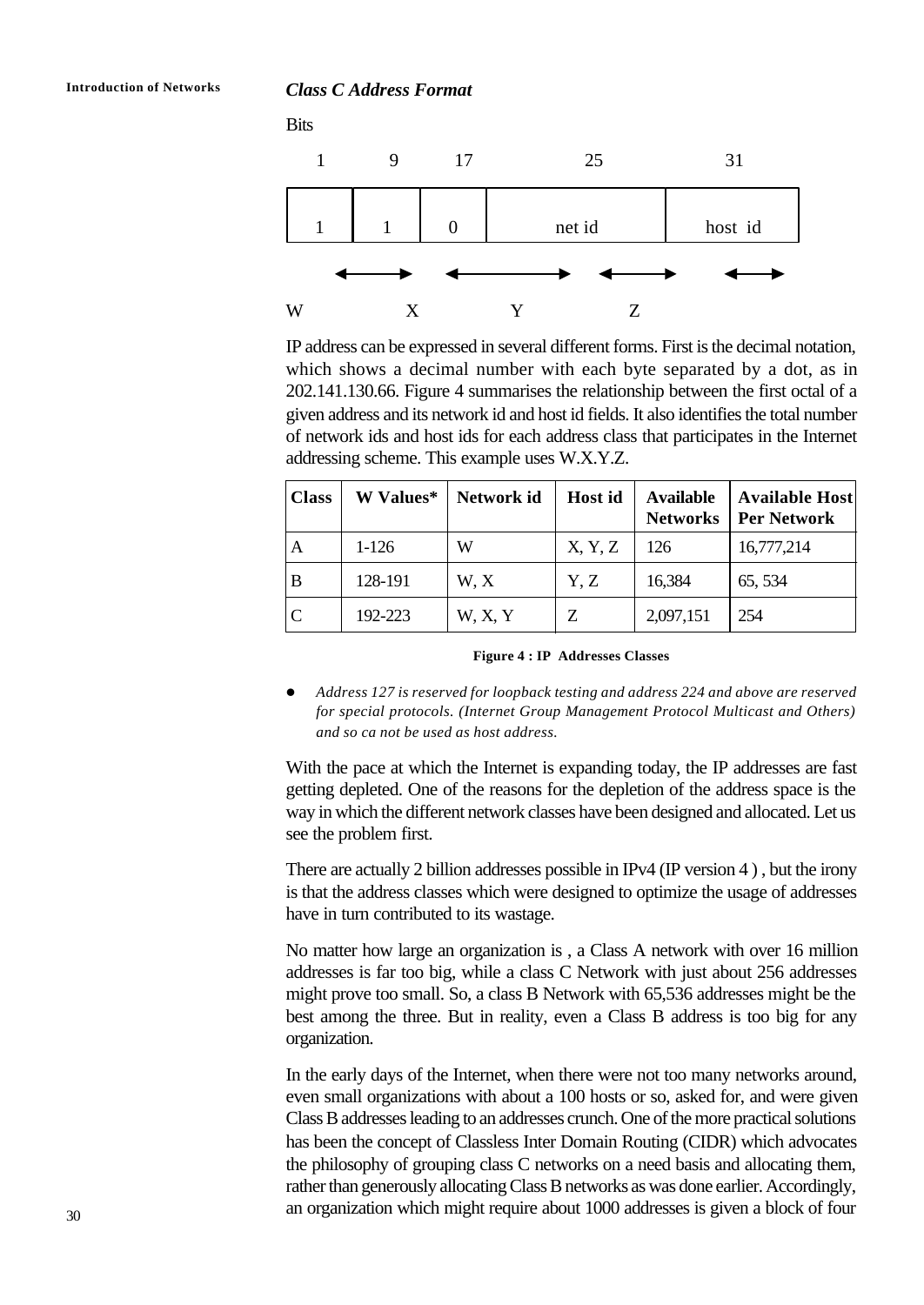Class C networks, i.e, 1024 addresses, and not a full Class B address as was being **Network Technology** done earlier. The proponents of CIDR also hit upon another idea of dividing the whole world into four zones, and give each of these four zones a chunk of the remaining Class C network. By doing this they were allocating each of the four zones about 32 million addresses each. The allocation of the Class C address is based on Geography.

- l Address 194.0.0.0 to 195.255.255.255 for Europe
- Address 198.0.0.0 to 199.255.255.255 for N. America
- l Address 200.0.0.0 to 201.255.255.255 for Central and S. America
- l Address 202.0.0.0 to 203.255.255.255 for Asia and Pacific

#### **Special Address / Reserved Address**

It has been mentioned that there are several different addresses reserved for special purpose.

| <b>DOTTED DECIMAL ADDRESS</b> | <b>EXPLANATION</b>                                        |
|-------------------------------|-----------------------------------------------------------|
| 0.0.0.0                       | All hosts broadcast address for Sun<br>Network.           |
| Num.num.num.0                 | Identifies the entire network                             |
| Num.num.num.255               | All hosts on the specified network<br>(Broadcast address) |
| 255.255.255.255               | All hosts broadcast for current<br>networks.              |

#### **Subnet Masks**

Subnet masks are 32 bit values that allow the recipient of IP packets to distinguish the network id portion of the IP address from the host id. Subnet mask comes into the picture, because the Router which acts as a gateway between two networks requires distinct IP address. The prime objectives of subnetting are to use scarce IP addresses optimally, to isolate networks and to simplify routing.

Subnet mask are created by assigning 1's to network id bits and 0's to host ID bits. The 32-bit value is then converted to dotted-decimal notation as shown in figure 5.

| <b>Address Class</b> | Bits for Subnet Mask                | <b>Subnet Mask</b> |
|----------------------|-------------------------------------|--------------------|
| Class A              | 11111111 00000000 00000000 00000000 | 255.0.0.0          |
| Class B              | 11111111 11111111 00000000 00000000 | 255.255.0.0        |
| Class C              | 11111111 11111111 11111111 00000000 | 255.255.255.0      |

#### **Figure 5 : Default Subnet Masks for Standard IP Address Classes**

For example INFLIBNET has been allocated 32 IP addresses from ERNET, therefore the Subnet mask is 255.255.255.224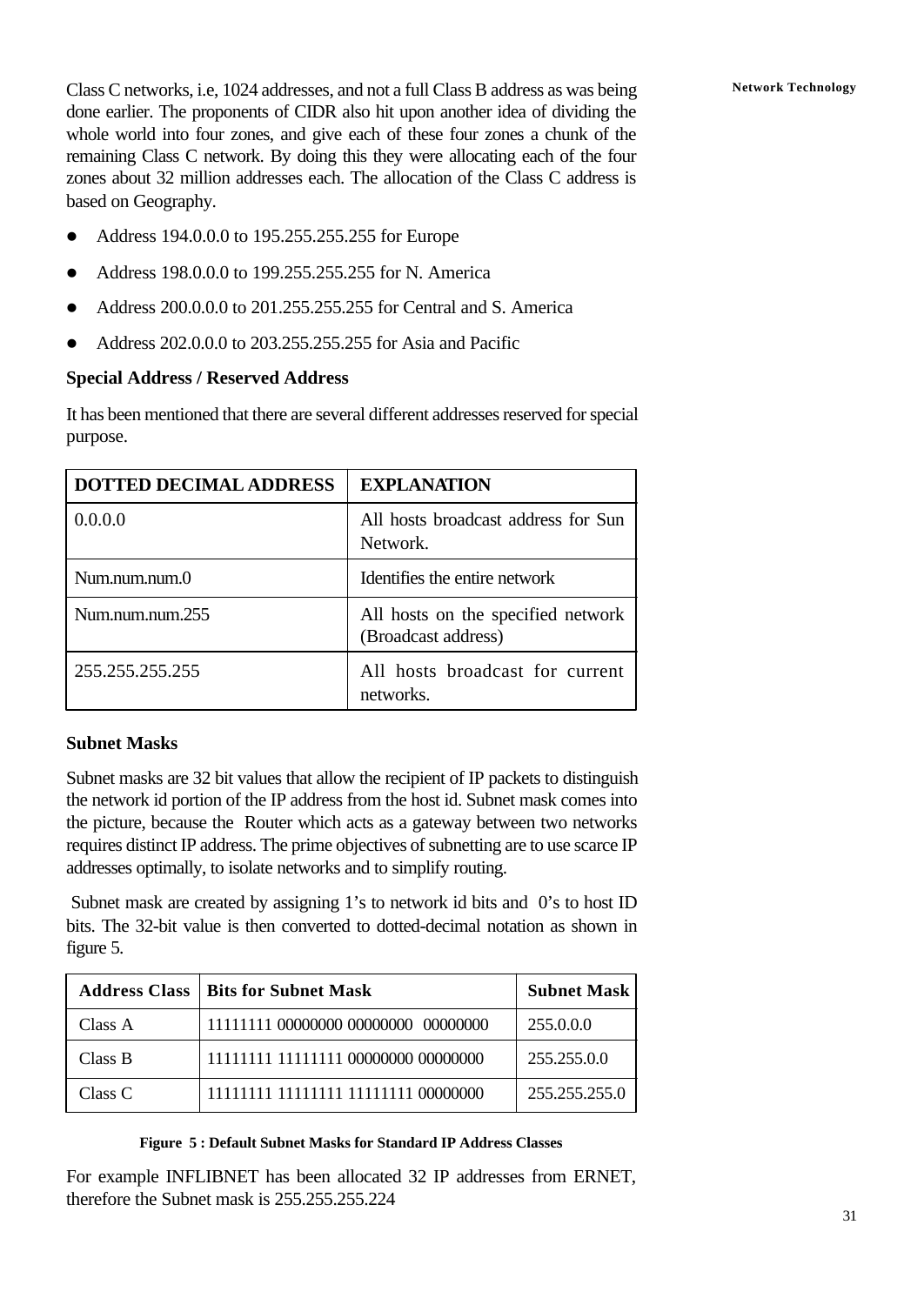### **Introduction of Networks 2.3.2 Client/Server Computing**

The Internet computing is generally recognised as having its root in " Client/Server computing". The Browser works as a client and communicates with the HTTP server software residing on a separate dedicated computer called Web server. The HTTP server software job is to "listen" for the hyperlinks being transmitted over the Internet and ensure that the link is made to the appropriate information web page or is forwarded to the computer where the information resides. Each Web page, including a Web site's home page, is addressed by typing Uniform Resource Locator (URL) such as http://www.inflibnet.ac.in/ugc.html. URL is nothing but the combination of "http", domain name and the name and path of the requested information from the Web server such as

| <b>Protocol</b> | <b>Domain Name</b>  | <b>Path to Information</b> |
|-----------------|---------------------|----------------------------|
| http            | www.inflibnet.ac.in | ugc.html                   |
| gopher          | gopher.college.edu  |                            |
| ftp             | www.inflibnet.ac.in | soft.exe                   |

Once an URL is typed in the open button of browsers, it generates a Get request and connects to the Web server at the designated IP address after a Domain Name System (DNS) lookup and waits for a response. The Web server is a programme that communicates with browsers using the http which runs on TCP/IP. When it receives a request, it locates the html document based on the IP address, sends it back to the browser and closes the connection. This is the basic browser and server interaction. Some of the popular browsers are Internet Explorer from Microsoft, Netscape Communicator from Netscape, etc., and Web servers are Internet Information Server 4.0 from Microsoft, Netscape NSAPI, Apache, etc. Today's browser includes e-mail, conference, Web authoring facilities also.

### **2.4 VIRTUAL PRIVATE NETWORK (VPN)**

The Internet has been successful in its goal of allowing any host to communicate with any other, without setting up virtual circuits, reserving bandwidths, or performing any other actions with high overhead costs. But it falls far short of delivering the kind of security, reliability and performance guarantees that enterprises demand and are accustomed to in their private networks.

A VPN is a network that utilises a public-based infrastructure, such as the Internet, to provide secure, reliable and manageable Business - to – Business (B2B) communications. The followings are three essential elements to make a VPN function in today's complex computing environment.

### **2.4.1 Security**

To provide security to network connections, the authenticity of VPN nodes, and the privacy and integrity of data are important.

### **2.4.2 Access Control**

Access Control dictates the amount of freedom a VPN user has, i.e., control of the access of partners, employees and other outside users to the applications and different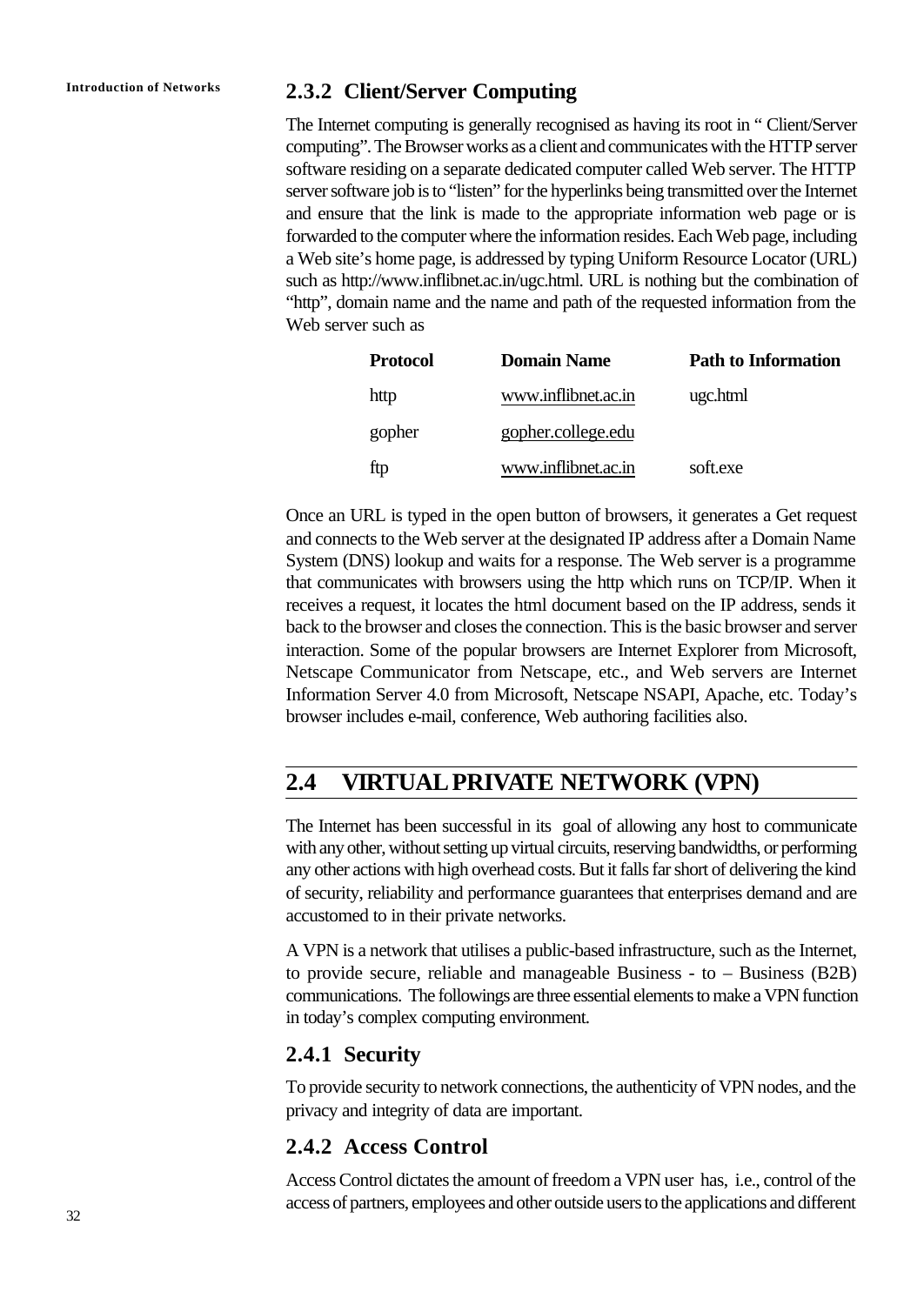portions of the network. A VPN without access control only protects the security of **Network Technology** the data in transit, not the network itself.

### **2.4.3 Authentication**

Authentication is the process of verifying that the sender is actually the one who he says he is. A simple password was the first step towards providing identity, but passwords should be changed often to provide a more secure environment. Point – to – Point protocol (PPP) authentication mechanisms are used in many dial-in environments and include the Password Authentication Protocol (PAP) , the Challenge Handshake Protocol (CHAP), and the Extensible Authentication Protocol (EAP).

### **2.4.3.1 Password Authentication Protocol (PAP)**

PAP, is the most basic form of authentication. It transmits a user's name and password over a network and computes it to a table of name-password pairs. The passwords stored in the table usually are encrypted. PAP's weakness, however, is that both username and password are transmitted " in the clear" – that' s, in an unencrypted form.

### **2.4.3.2 Challenge Handshake Protocol (CHAP)**

CHAP features stronger security measures. In CHAP, one router sends a key to the other router to be used to encrypt the username and password. This enables the username and password to be transmitted in an encrypted form to protect them against hacking.

### **2.4.3.3Terminal Access Controller Access Control System Plus (TACACS+) and Remote Access Dial-In User Service (RADIUS)**

These are protocols that enable scalable identity implementations. The Kerberos protocol is used in limited areas to provide for a single login facility.

### **2.4.3.4 TACACS+**

The TACACS + protocol is the latest generation of TACACS. TACACS is a simple User Datagram Protocol (UDP) –based access control protocol. TACACS+ is a client/server protocol and uses TCP for its transport. Transactions between the TACACS+ client typically a Network Access Server (NAS), and the TACACS+ server are authenticated through the use of a shared secret, which is never sent over the network. NAS ( the authenticator) refers to the network point of access for remote dial-in users. The TACACS+ server performs user authentication, and the TACACS+ user profile defines the user's permissions.

### **2.4.3.5 RADIUS**

RADIUS is a client/server protocol. A NAS such as a Cisco AS5200 access server operates as a client of RADIUS. The RADIUS server is usually a daemon process running on some UNIX or Windows NT machine. The client is responsible for passing user information to designated servers, and then acting on the response that is returned. RADIUS servers are responsible for receiving user connection requests, authenticating the user, and then returning all configuration information necessary for the client to deliver service to the user. The RADIUS server can support a variety of methods to authenticate a user. When it is provided a username and original password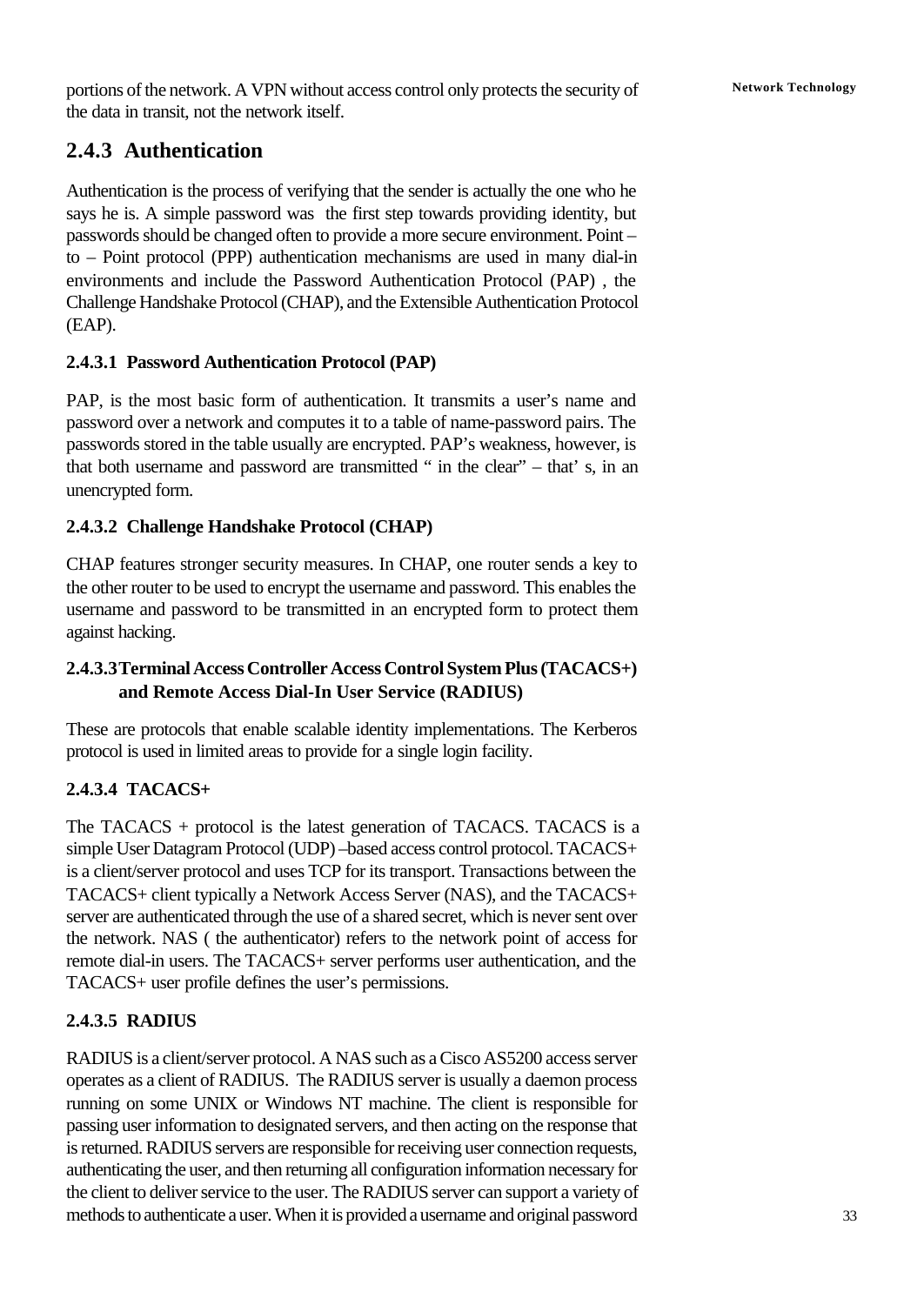**Introduction of Networks** given by the user, it can support PAP or CHAP, UNIX login and other authentication mechanisms. RADIUS also allows centralized logging of accounting information.

#### **2.4.3.5.1 Encapsulation**

Encapsulation is simply bundling of one protocol into another. VPN uses tunnelling technology also called encapsulation to carry the data from one end to another through the public network. VPN is defined between the tunnel initiator and the tunnel terminator. The tunnel initiator encapsulates packets inside a new packet, which contains a new source and destination headers, as well as the original packet. While all tunnel packets are IP packets, the encapsulated packets can be of any type of protocol, including those formed with non-routable protocol such as NETBUI. The tunnel terminator reverses that encapsulation process, stripping off the new headers and passing the original packet to a local protocol stack or a local network at the destination.

#### **2.4.3.5.2 Encrypted Encapsulation**

Encapsulation, in itself, does nothing to enhance the confidentiality or integrity of tunnelled data. Confidentiality is provided by Encryption. Encryption scrambles the data so that only those who have the key to read the information are able to decode the message. Encryption algorithms ensure that it is mathematically impossible to decode the data without the possession of the proper encryption key. Generally speaking, the security of the encrypted communication grows as the key becomes longer. Once the encryption key length is selected and implemented, the next step is to ensure that the keys are protected through a key management system. Key management is the process of distributing the keys, refreshing them at specific intervals and revoking them when necessary. Public–Key Infrastructure (PKIs ), such as digital certificates, prescribe how keys will be created, delivered and revoked securely for every participation.

#### **2.4.3.6 Digital Certificate**

A digital certificate is an attachment to an electronic message used for security purposes. Companies conducting business over the Net use digital certificates for secure Internet transactions. Certificates are used in a number of techniques and by various applications.

One of the techniques, called the Public Key Infrastructures (PKI), uses public/ private key algorithms and digital certificates to verify the authenticity of all the parties involved in an Internet transactions.

A public/private key algorithm generates a unique set of keys-a public and a private key – for the user. The individual distributes his public key to all those, he wants to send messages to and keeps his private key with him.

While engaging in a digital transaction , the sender encrypts a message with his private key. The recipient uses the sender's public key to decrypt it.

The above-mentioned digitally signed and transmitted documents provide a new legal standard that goes beyond traditional signed documents. A determined criminal can, after adequate practice , easily forge a signature.

But forgery of a digital signature is possible only if the forger gets hold of the private key of a person.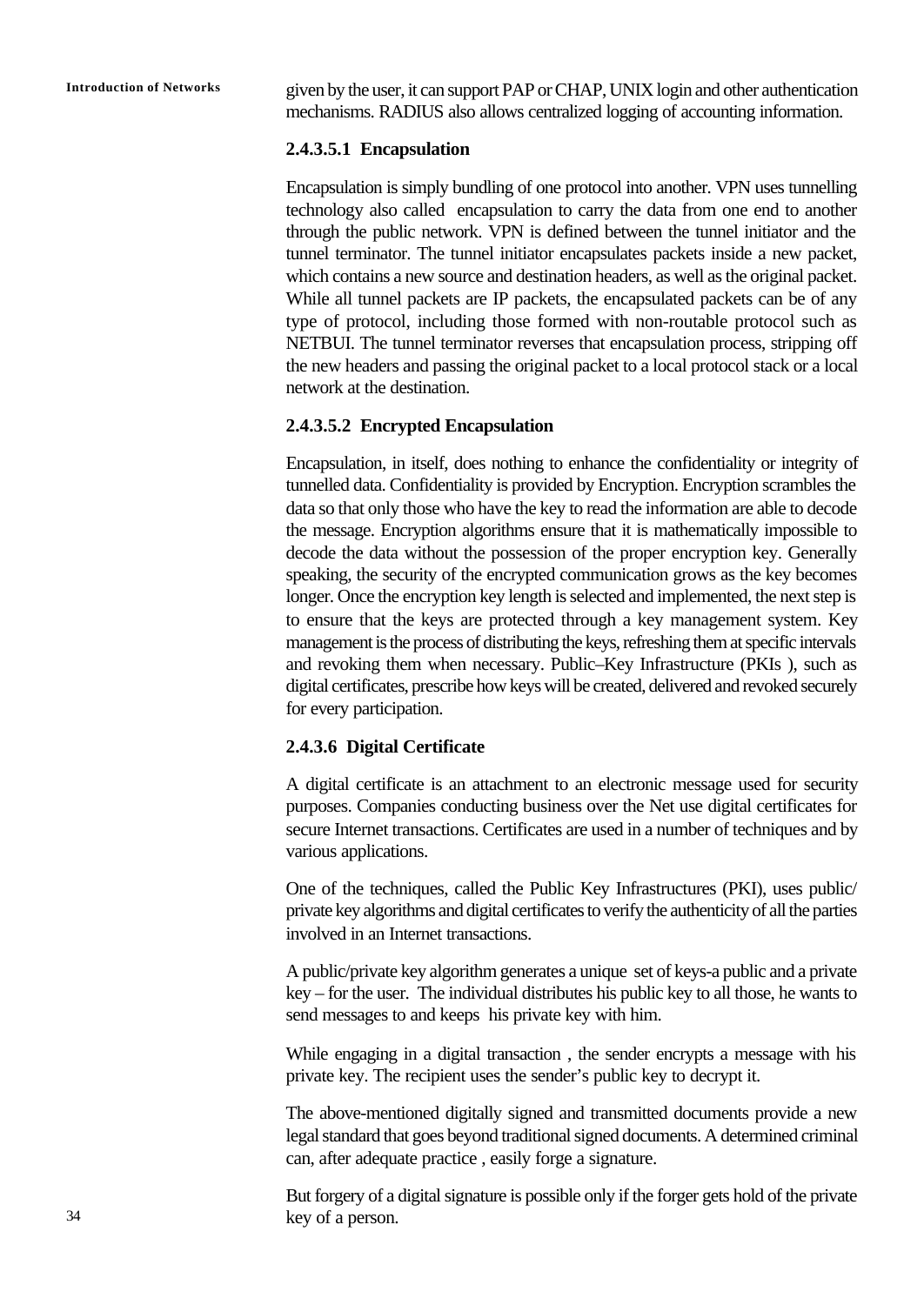Alternatively, the forger has to use " Brute Force Attack" to check all possible **Network Technology** combinations of the key. Breaking a 56-bit key using a single Computer is estimated to require about 5274 years at a speed of 50 microseconds per test. If the user uses a 128 – bit key and keeps changing it at periodical intervals , breaking of the key by Brute Force becomes almost impossible.

There are a number of **tunneling standards**.

- **PPTP (Point-to-Point Tunneling Protocol):** This works at layer 2 of the OSI model. It was designed for client/server operation and, thus, allows only a single point-to-point connection. PPTP is already present in Microsoft Windows 95/ 98 /NT operating systems but offer no solution for the unit operating system.
- **L2TP (Layer 2 Tunneling Protocol):** This works at layer 2 of the OSI model and was designed for a single point-to-point client/server connection. Multiple protocols can be encapsulated with in the tunnel. L2TP eliminates the PPTP's dependence on IP by abstracting the underlying transport protocol to any packetised protocol, such as IP, X.25 or Frame Relay. The specific network protocol is left up to the vendor implementation. L2TP also helps in reducing network traffic and enables servers to handle congestion by implementing flow control between the network access system (NAS) and the home gateway.

|                              | <b>PPTP</b>    | $1.2$ TP                                                                 |
|------------------------------|----------------|--------------------------------------------------------------------------|
| <b>Network</b>               | IP             | Packet – oriented point-to- point (IP, Frame)<br>Relay, $X.25$ , $ATM$ ) |
| <b>Supports</b>              | Single tunnel  | Multiple tunnels (Different tunnels for<br>$differential$ OoS)           |
| <b>Head Compression</b>      |                | $N(6$ -byte overload) Y (4-byte overload)                                |
| <b>Tunnel Authentication</b> | N              | Y                                                                        |
| <b>Authentication Method</b> | PAP, CHAP, NDS | PAP, CHAP, EAP, RADIUS                                                   |

#### **Comparing the two competing dial-up protocols**

**• IPSec (IP Security) :** IPSec, a suite of authentication and encryption protocols from the IETF( Internet Engineering Task Force), is an encapsulation technology. IPSec was designed to provide security between multiple firewalls and routers. IPSec defines security on top of standard IP networking. IPSec, for all practical intents , requires a PKI . IPSec defines two types of key management.

# **2.5 EMERGING NETWORK TECHNOLOGIES**

In the present era, data have become very crucial to any enterprise. Internet browsing, on-line transaction processing, data warehousing, data mining, text mining, etc., call for huge data storage capacities. The emphasis and significance of storage is such that the next decade is hailed as the "Age of Storage". The importance of having a sound and robust methodology to make the information available across the enterprise is the biggest challenge of the times. Just as LAN and WAN were developed to offer solutions to resource sharing, distributed applications and file transfer across the organisations, new technologies are emerging to accommodate storage applications. These are: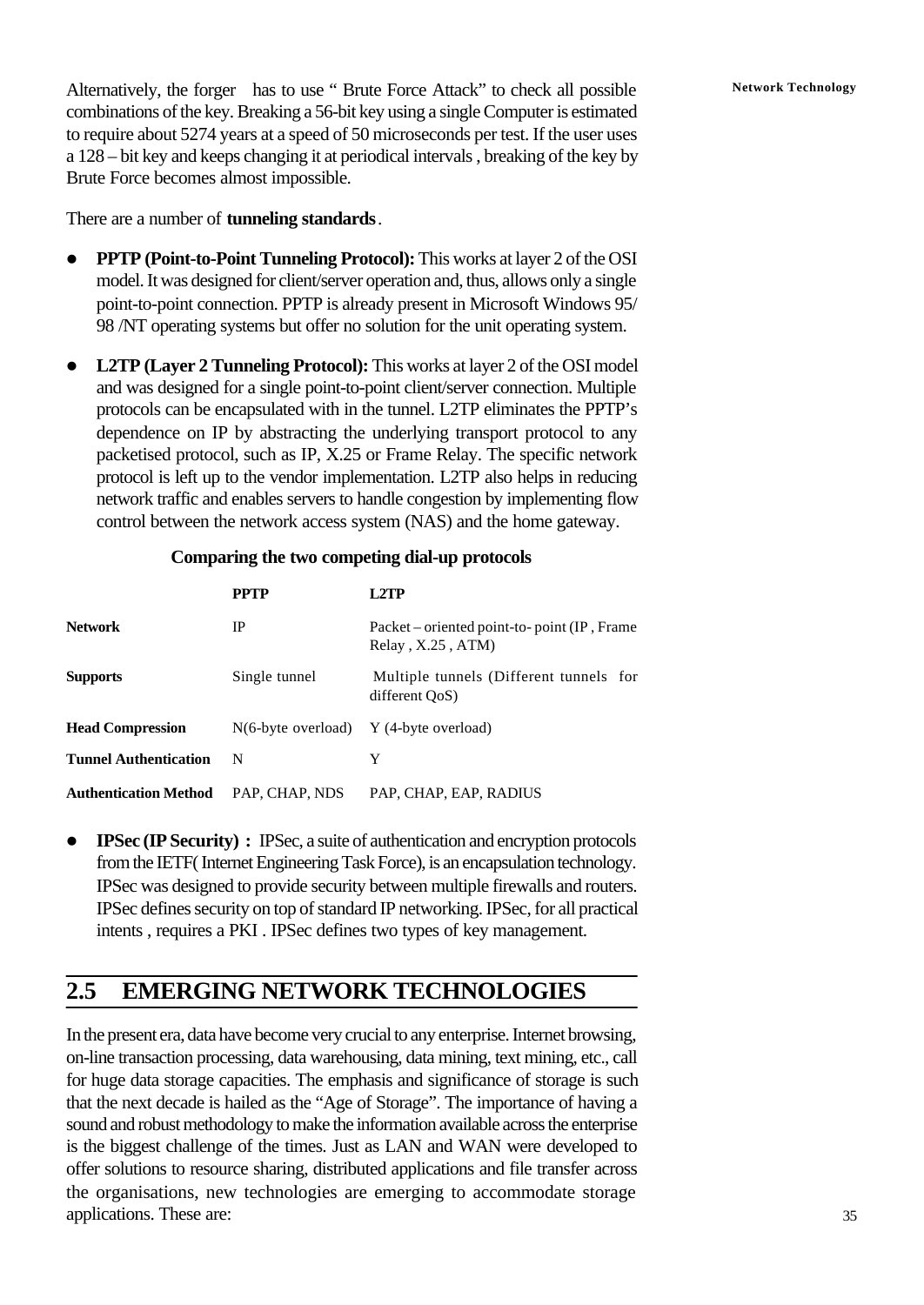- Introduction of Networks <br> **Introduction of Networks** <br> **Introduction of Networks** <br> **Integrals Network Attached Storage (NAS) (Client Centric )** 
	- l Storage Area Network (SAN ) (Server Centric)

### **2.5.1 Network Attached Storage (NAS)**

NAS is an attempt to tackle data availability even while a server crashes by connecting a storage device directly on to the user network. NAS is just a specialised server (thin server) optimised for file sharing such who CD-ROM servers, DVD-ROM towers etc. NAS devices are connected directly on the LAN using traditional LAN technologies (such as Ethernet) and are accessed by clients using Network File System protocols running on top of IP protocols. NAS allows access to same physical data space from multiple operating systems at the same time. NAS is optimised for serving files to clients and is therefore said to be "Client-Centric". In this environment, the server does not add any significant application value.

### **2.5.2 Storage Area Network (SAN)**

SAN, on the other hand takes off where NAS ends. Unlike NAS, which builds on an existing network, SAN explores the possibility of establishing an exclusive network for storage. Speed, sharing, storage consolidation and inter-operability are some of the objectives of SAN. Storage Area Network can be defined as a dedicated high speed network of directly connected storage elements designed to move large amount of data between host independent storage devices. The ownership of the "storage resource" is "decoupled " from the servers. SANs are optimised for delivering data to the servers and therefore can be thought as being " Server Centric". SAN utilises fibre channel technology to connect servers and high performance storage devices such as disk arrays which can carry data up to 100 Mbps for distances over 10 kms. compared to SCSI (Small Computer System Interface) technology which carries data upto 60 metres at the rate of 40 Mbps. SANs are particularly important in an environment where servers add significant application value such as database application.

### **2.6 FUTURE OF NETWORKING**

As networking technology becomes pervasive, opportunities arise for using it in newer and more creative ways. One example is of using data networks rather than circuit switched networks to carry voice and video traffic. The generic term for this kind of use is converged networking.

Converged networking offers many benefits including integrated multimedia applications. The converged networking is the emerging trend like:

Payload convergence is that aspect of converged networking wherein different data types are carried in the same communications format. For example, while in the past audio and video traffic was carried over circuit switched networks as Layer 1 bit streams, while bursty data traffic was carried over packet switched networks in Layer 3 datagrams, payload convergence describes the trend to carry both audio/ video and bursty data traffic in Layer 3 datagrams. Note, however, that payload convergence does not prohibit the network from handling packets differently, according to their service requirements.

Application convergence represents the appearance of applications that integrate formerly separate functions. For example, Web browsers allow the incorporation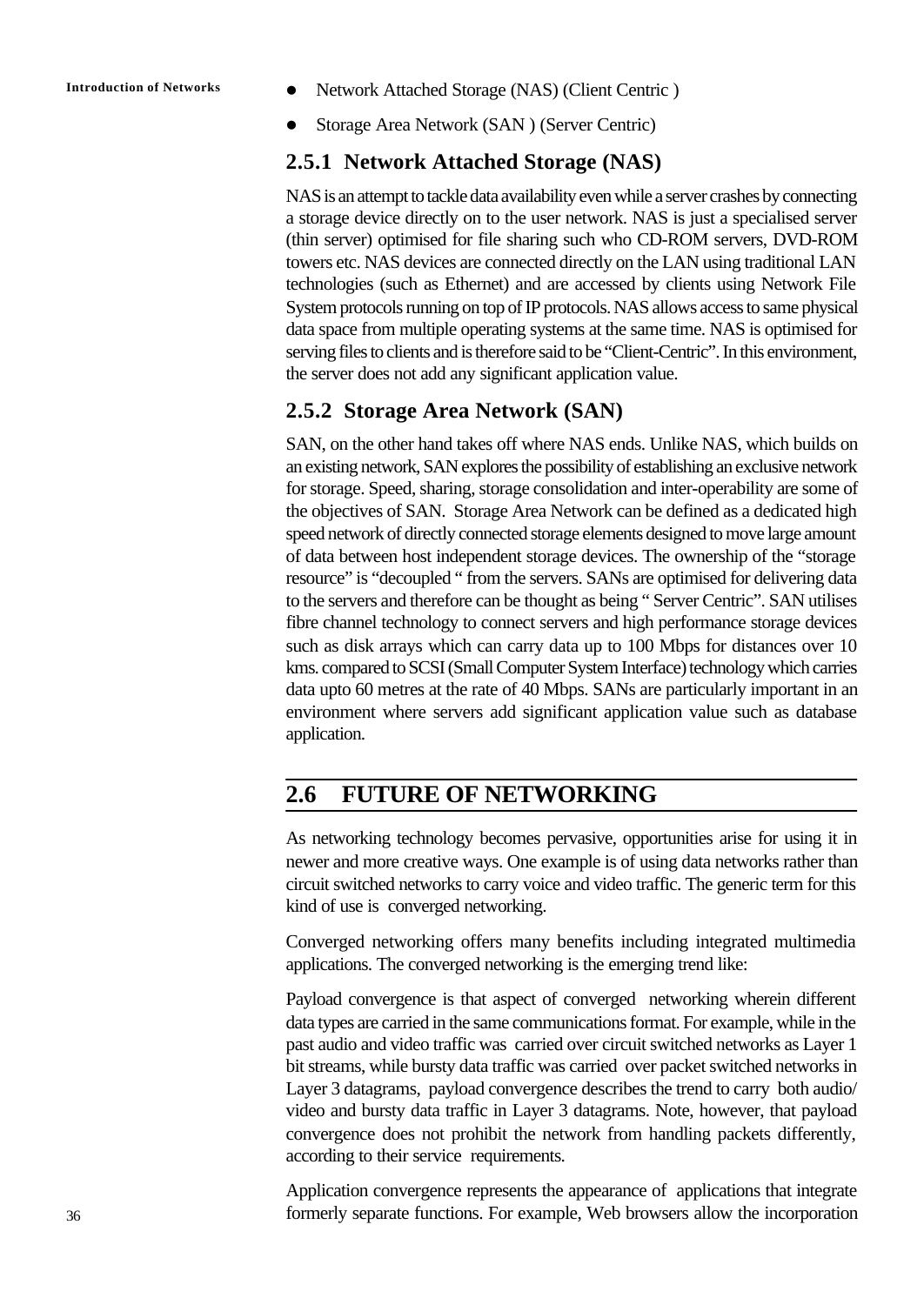of plug-in applications that allow Web pages to carry multimedia content such as **Network Technology** audio, video, high-resolution graphics, virtual reality graphics, and interactive voice.

Technology convergence signifies the move towards common networking technologies that satisfy both LAN and WAN requirements. For example, ATM can be used to provide both LAN and WAN services.

#### **Self-Check Exercise**

- 1) What is an OSI Model?
- 2) Explain briefly how the Internet works?
- 3) State the concept of Virtual Private Network (VPN).

................................................................................................................... ................................................................................................................... ................................................................................................................... ................................................................................................................... ................................................................................................................... ................................................................................................................... ...................................................................................................................

## **2.7 SUMMARY**

Constant developments are taking place in the field of Networking Technology. Efforts are underway to improve the capabilities of networks to carry data at higher speeds and over longer distances. Fiber Optic Cables and ATM switches are pointers in these directions. In this Unit, we have presented the current network technologies and also touched upon some emerging trends.

# **2.8 ANSWERS TO SELF CHECK EXERCISES**

- 1) Short for *Open System Interconnection*, an **ISO standard** for worldwide communications that defines a networking framework is for implementing **protocols** in seven layers. Control is passed from one layer to the next, starting at the application layer in one station, proceeding to the bottom layer, over the **channel** to the next station and back up the hierarchy.
- 2) It is a global **network** connecting millions of **computers**. More than 100 countries are linked into exchanges of **data,** news and opinions. Unlike **online services,** which are centrally controlled, the Internet is decentralized by design. Each Internet computer, called a *host***,** is independent. Its operators can choose which Internet services to use and which **local** services to make available to the global Internet community.

Remarkably, this anarchy by design works exceedingly well. There are a variety of ways to access the Internet. Most online services, such as **America Online,** offer access to some Internet services. It is also possible to gain access through a commercial **Internet Service Provider (ISP).**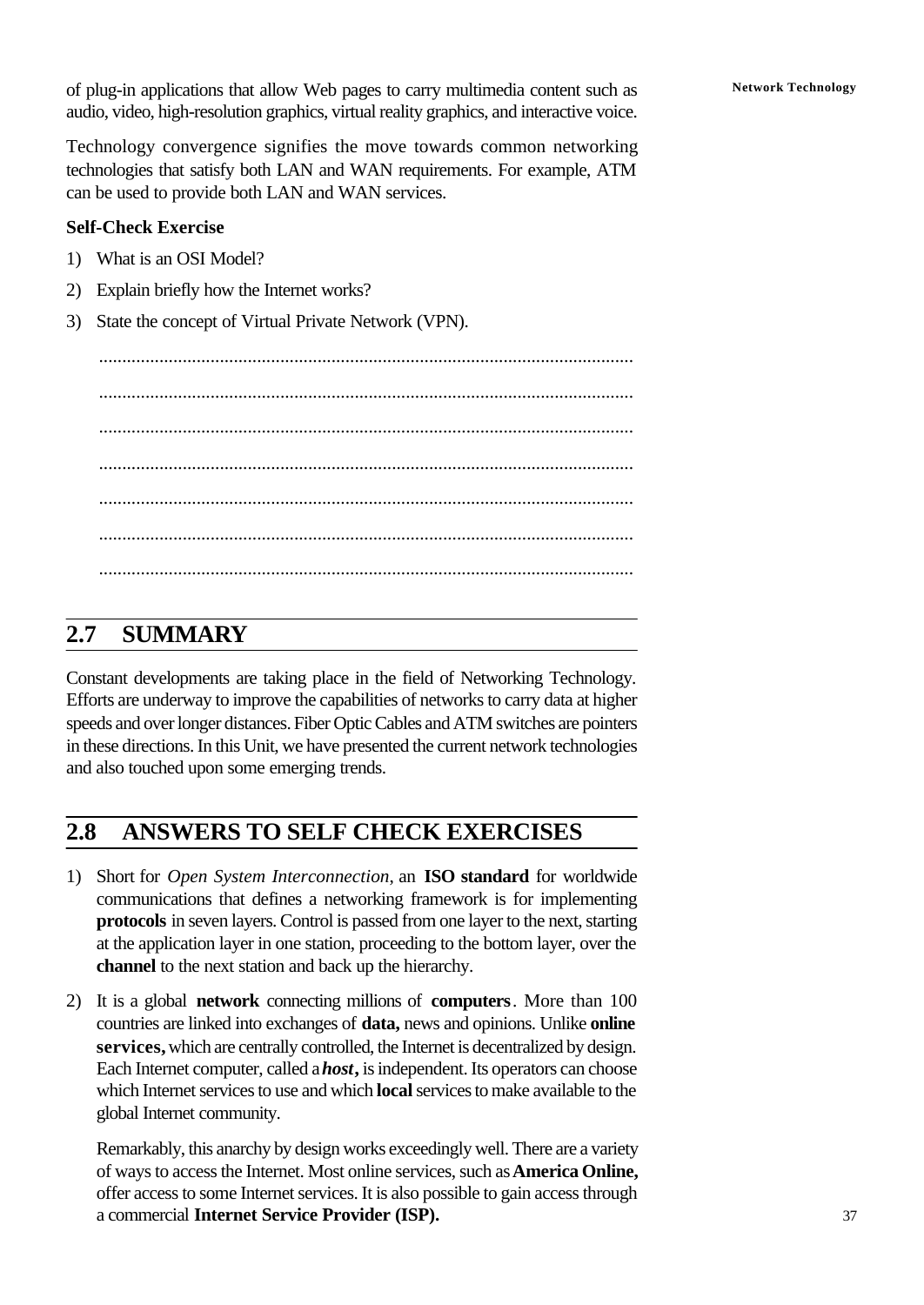**Introduction of Networks** 3) VPN is short for *virtual private network,* a *network* that is constructed by using public wires to connect nodes. For example, there are a number of systems that enable you to create networks using the **Internet** as the medium for transporting data. These systems use **encryption** and other **security** mechanisms to ensure that only **authorized** users can access the network and that the data cannot be intercepted.

### **2.9 KEYWORDS**

| Convergence               |                      | The coming together of two or more disparate disciplines<br>or technologies. For example, the so-called fax revolution<br>was produced by a convergence of <b>telecommunications</b><br>technology, optical scanning technology, and printing<br>technology.                                                                     |
|---------------------------|----------------------|----------------------------------------------------------------------------------------------------------------------------------------------------------------------------------------------------------------------------------------------------------------------------------------------------------------------------------|
| <b>Datagrams</b>          | $\ddot{\phantom{a}}$ | A piece of a message transmitted over a packet-switching<br>network. See under <i>packet switching</i> . One of the key<br>features of a packet is that it contains the destination address<br>in addition to the data. In <b>IP</b> networks, packets are often<br>called <i>datagrams</i> .                                    |
| <b>Domain</b>             |                      | A group of <b>computers</b> and <b>devices</b> on a <b>network</b> that<br>are administered as a unit with common rules and<br>procedures. Within the <b>Internet</b> , domains are defined by<br>the <b>IP</b> address. All devices sharing a common part of the<br>IP address are said to be in the same domain.               |
| <b>Packet Switching :</b> |                      | Refers to <b>protocols</b> in which messages are divided into<br>packets before they are sent. Each packet is then<br>transmitted individually and can even follow different routes<br>to its destination. Once all the packets forming a message<br>arrive at the destination, they are recompiled into the original<br>message |

# **2.10 REFERENCES AND FURTHER READING**

Addison Wesley(1994) *TCP/IP Illustrated, Volume 1: The Protocols* W. Richard Stevens.

Black, U. (1992). TCP/IP and Related Protocols. New York: NY: McGraw-Hill, Inc.

William Stallings(1997) "Data and Computer Communications", New Delhi: Prentice Hall of India,

Ramdas. S, Layer 3 Switching, LAN Magazine, November, 1998.

Implement Considerations, Networking Supplement, Microsoft Windows NT Server Address for private Intranet, Express Computer, October 26, 1998.